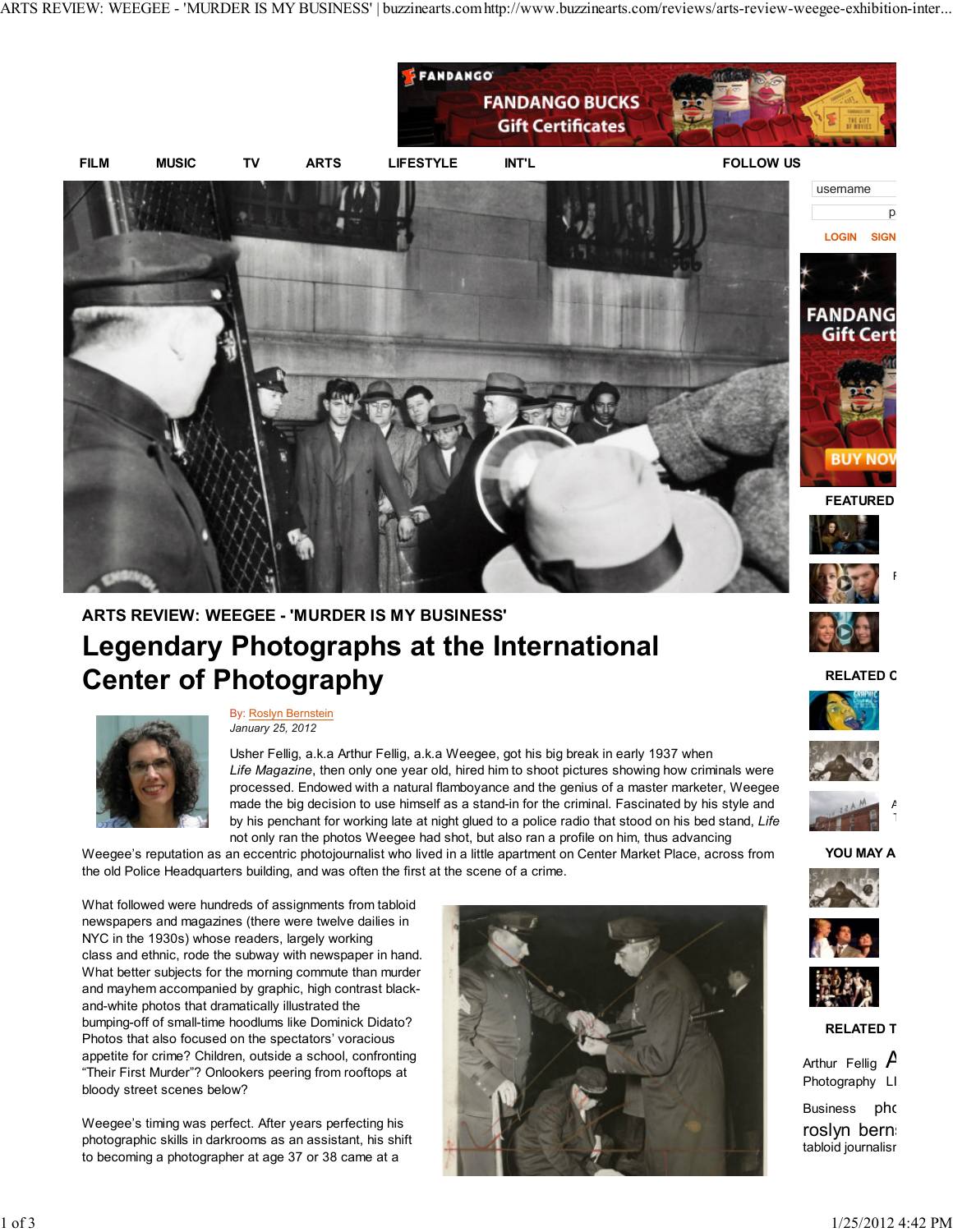ARTS REVIEW: WEEGEE - 'MURDER IS MY BUSINESS' | buzzinearts.comhttp://www.buzzinearts.com/reviews/arts-review-weegee-exhibition-inter...



 $\overline{0}$  hen the field of photojournalism was just emerging. e's often sensationalistic images transformed  $t$  ike purnalism. They made the front cover of The New  $\overline{S}$  ost. They ran in several page spreads in Life. They



atured in The Daily News. And from 1940 on, they filled a new daily, PM. PM was a progressive newspaper Lock photo editor, Ralph Steiner, published images of some of the great New York photographers: Lisette Model, Morris Engel, and Helen Levitt. In PM, Weegee not only photographed the stories, but he wrote them too.

Weegee's work quickly found fans, and he was especially admired by the documentary photographers of The New York Photo League, who invited him to show two exhibits in August and September. Entitled "Murder Is My Business," the shows were highly eclectic affairs. Photos were presented unframed, jumbled together with tear sheets. There were homemade signs, and Weegee even enhanced the exhibits by using red nail polish for dripping blood.

A guest book from the Photo League show, included in the ICP exhibit, illustrates viewers' reactions. A viewer wrote: "Are there any schools teaching how to be Weegees?" Another wrote, "How can I too become a Weegee?" One guest actually suggested that Weegee publish the photos in a book. It was the inspiration for Naked City, which came out in 1945.

In a prologue essay to Naked City, Weegee wrote, "For the pictures in this book, I was on the scene, sometimes drawn there by some power I can't explain, and I caught the New Yorkers with their masks off...not afraid to laugh, cry, or make love."

Sirens scream as one walks through the ICP show. In the corner of one gallery, we see a reconstruction of Weegee's bedroom: his green metal single bed, clippings taped to the wall as his "hall of fame," his shiny black pointed shoes on the floor, his desk with a mini Corona typewriter, his Speed Graphic camera, and several heavy leather camera cases with film packs and flash bulbs neatly arranged in them.



Never one to miss an archival moment, Weegee took lots of shots of the clippings and over 1,500 portraits of himself at work, including one peering down at a corpse, an assassination that was the work of the Jewish gang, Murder, Inc., that was neatly tied up and stuffed in a trunk. The image was so graphic that The New York Post refused to run it, and Weegee, who ICP chief curator Brian Wallis described as a "darkroom magician," eliminated the body. This was, of course, before Photoshop!

Although the ICP show focuses on Weegee's news photography from the decade 1936-1946, it ends with a monitor screening a clip from Weegee's 1948 Coney Island film. Shot in color, the lively footage shows close-ups of people dancing, and zooms in on their fancy footwork and their shaking torsos. We see young and old,

glamorous and toothless. We experience Weegee at work snapping the pleasures of New York City. Elsewhere, at The Steven Kasher Gallery in Chelsea, a companion Weegee exhibit is running until February 25th. The Kasher show includes over 125 Weegee prints, and features prints from Weegee's basic subjects: song and dance, drink, party, spectacle, circus, love and sex, crime and disaster, citizens, celebrity, art, and Weegee himself. The Kasher show also features audio and film recordings of Weegee's voice which the gallery describes as "One of the great guttural Jewish NewYorkese hybrids of spoken English."

Is the current Weegeemania, with three shows ongoing -- two in New York City and one in Los Angeles -- a sign of the times? "Perhaps," says Brian Wallis of ICP. "It's possibly due to the popularity of TV shows like CSI. But, according to ICP curator Wallis, whose museum has been actively sharing the Weegee archives, "Even in the '30s, people liked news of murders."

"Weegee - Murder Is My Business" runs from January 20th through September 2, 2012 at the International Center of Photography.



## **RECENT CO**

In response to:  $M$ ELFMAN Q&A - P "Where can I find

In response to:  $FI$ BOUGHT A ZOO' "find out more abo Johansson clone

In response to:  $AF$ LIVE - 'MARCH T "your artwork whil very inspiring. I w







Like Be the